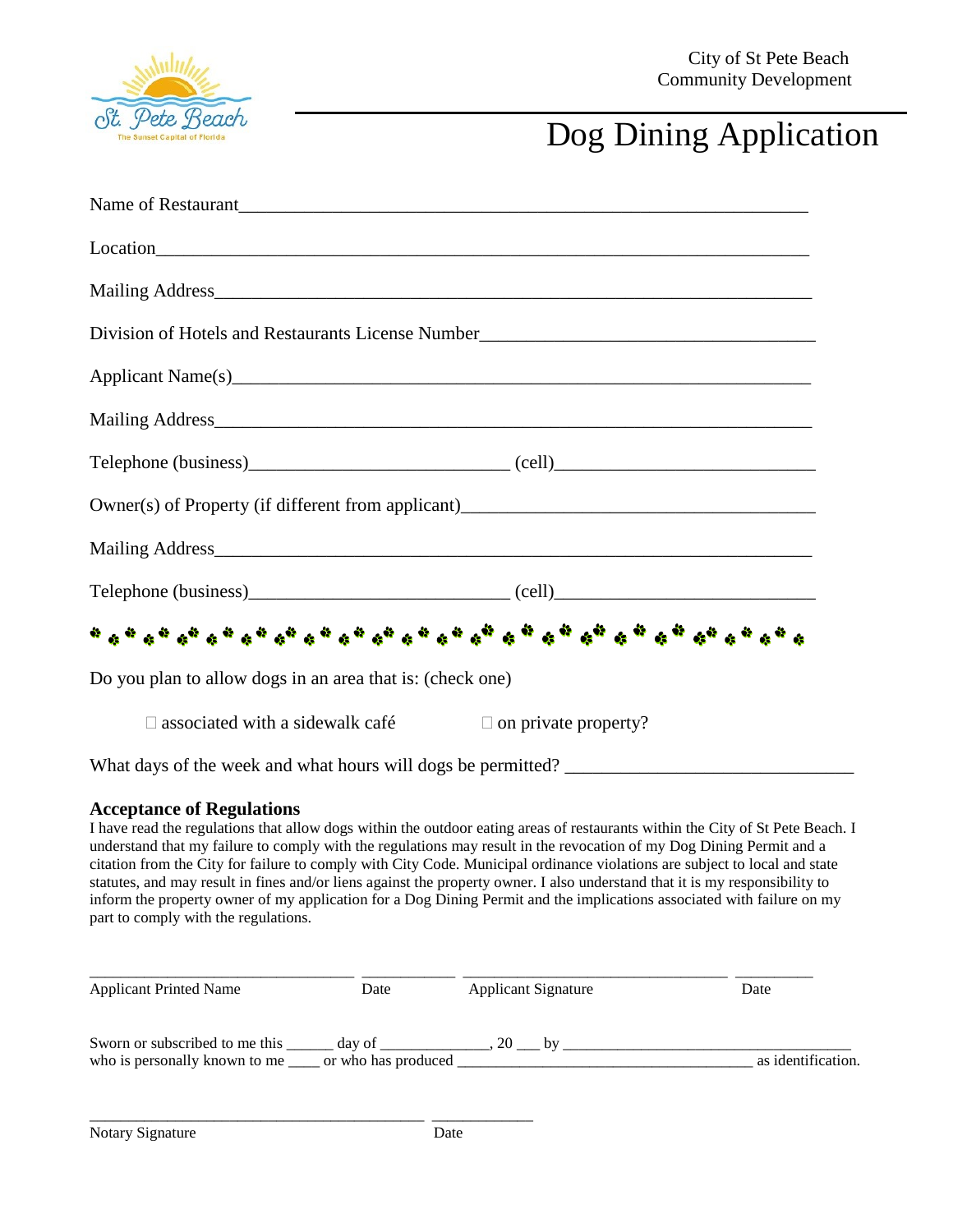## **Dog Dining Area Diagram**

In the space below or on a separate piece of paper, please provide a diagram (to scale) of the outdoor area showing the following:

- $\Box$  Dimensions of the area to scale;
- $\Box$  A depiction of the number and placement of tables, chairs, and restaurant equipment;
- $\Box$  Entryways and exits to the designated outdoor area;
- Boundaries of the designated area and, if applicable, outdoor areas not available for patrons' dogs;
- **Exercise** Fences or barriers:
- **Property lines; and**
- Sidewalks, curbs, public improvements (benches, street lights, street signs, fire hydrants, etc.)